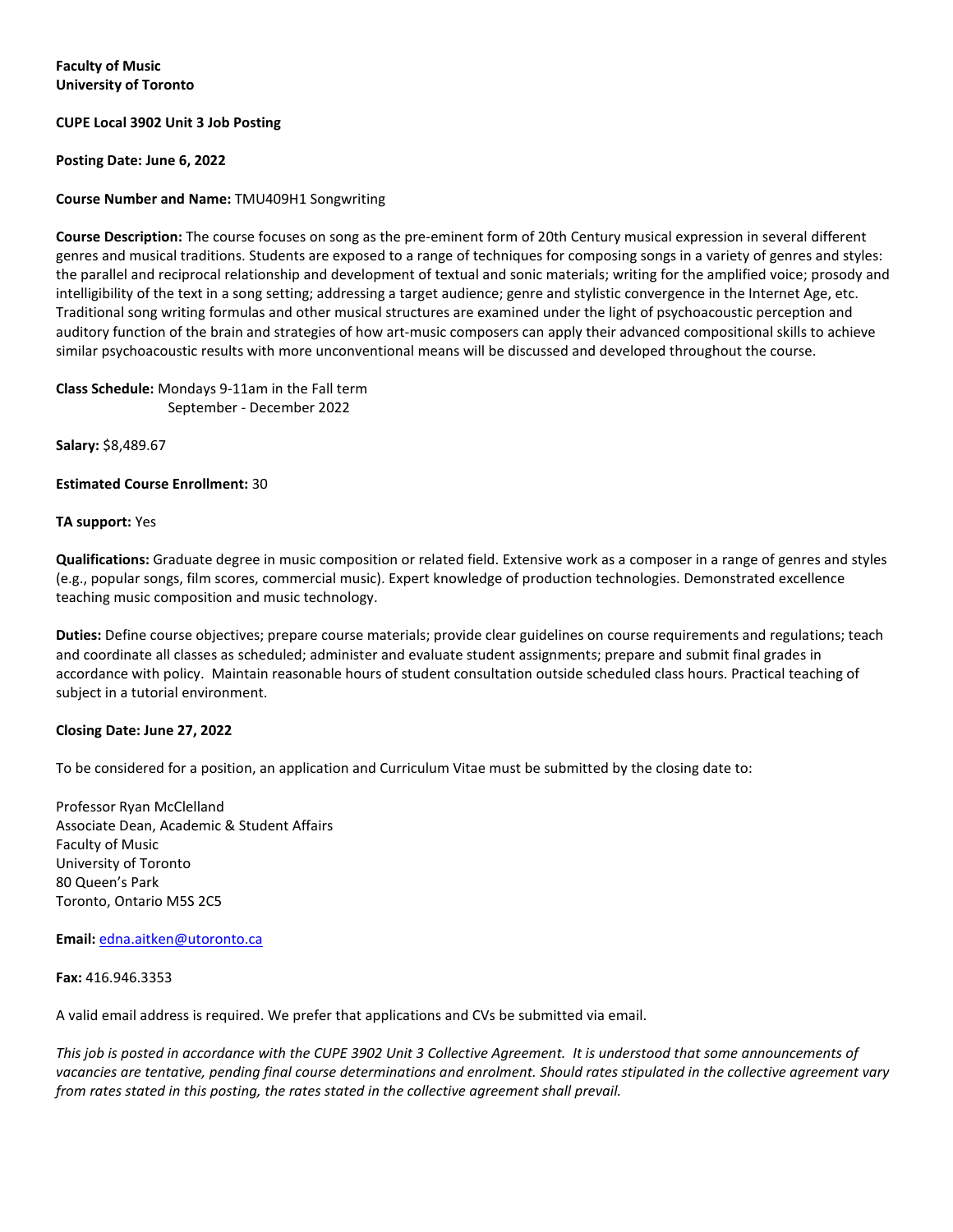# **Faculty of Music University of Toronto**

## **CUPE Local 3902 Unit 3 Job Posting**

**Posting Date: June 6, 2022**

## **Course Number and Name:** TMU430H1/MUS3222H1 Composing for Film

**Course Description:** The aesthetic, technical and practical considerations of composing for film and television will form a significant part of the course content. As a final project, students will be expected to compose music for animated films created by animation students at Sheridan College. Non-composition majors with composing experience may be allowed into the course after an interview with the instructor. Prerequisite: Working knowledge of and access to MIDI and/or Digital Audio technology and ability to create and produce a recorded soundtrack using either live performers or equivalent technology.

**Class Schedule:** Wednesdays 1-2pm September 2022 - April 2023

**Salary:** \$8,489.67

**Estimated Course Enrollment:** 20

**TA support:** Yes

**Qualifications:** Graduate degree in music composition or related field. Significant and recent experience composing music for television, film, and/or related media. Demonstrated track record of productivity in the television/film industry. Ability to work collaboratively with Sheridan College animation coordinator and students.

**Duties:** Define course objectives and materials; provide clear guidelines on course requirements and regulations; teach classes as scheduled; administer and evaluate student assignments; prepare and submit final grade in accordance with policy. Maintain reasonable hours of student consultation outside scheduled class hours.

#### **Closing Date: June 27, 2022**

To be considered for a position, an application and Curriculum Vitae must be submitted by the closing date to:

Professor Ryan McClelland Associate Dean, Academic & Student Affairs Faculty of Music University of Toronto 80 Queen's Park Toronto, Ontario M5S 2C5

**Email:** edna.aitken@utoronto.ca

**Fax:** 416.946.3353

A valid email address is required. We prefer that applications and CVs be submitted via email.

*This job is posted in accordance with the CUPE 3902 Unit 3 Collective Agreement. It is understood that some announcements of vacancies are tentative, pending final course determinations and enrolment. Should rates stipulated in the collective agreement vary from rates stated in this posting, the rates stated in the collective agreement shall prevail.*